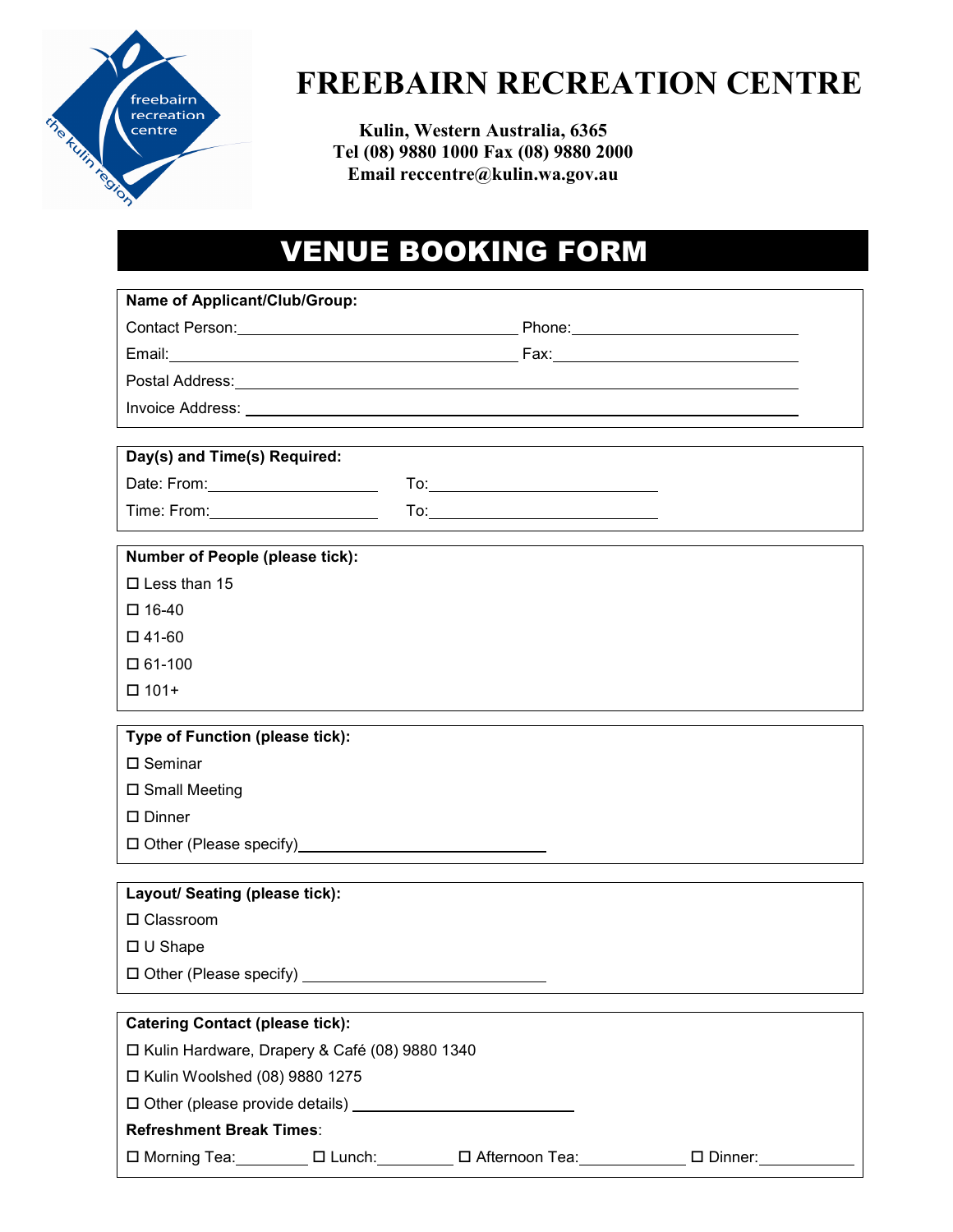#### **Tea & Coffee Facilities (please tick):**

YES

 $\square$  NO

**Bar Facility (please tick):** 

 $\square$  YES

 $\square$  NO

Time:

| <b>Equipment Required (please tick):</b>                                                                       |  |  |  |
|----------------------------------------------------------------------------------------------------------------|--|--|--|
| TABLES (f you require alternate tables than the ones set up you will need to provide two volunteers to assist) |  |  |  |
| Rectangle:                                                                                                     |  |  |  |
| □ YES                                                                                                          |  |  |  |
| $\square$ NO                                                                                                   |  |  |  |
|                                                                                                                |  |  |  |
| Round:                                                                                                         |  |  |  |
| □ YES                                                                                                          |  |  |  |
| $\square$ NO                                                                                                   |  |  |  |
| How many: Now many:                                                                                            |  |  |  |
| <b>TABLE CLOTHS</b> (\$5 hire charge includes cleaning, \$30 replacement for damaged tablecloths)              |  |  |  |
| $\square$ YES                                                                                                  |  |  |  |
| $\square$ NO                                                                                                   |  |  |  |
|                                                                                                                |  |  |  |
| <b>CHAIRS</b>                                                                                                  |  |  |  |
| □ YES                                                                                                          |  |  |  |
| $\square$ NO                                                                                                   |  |  |  |
|                                                                                                                |  |  |  |
| <b>WHITEBOARD</b> (You will need to supply your own markers. Hire charge \$10)                                 |  |  |  |
| □ YES                                                                                                          |  |  |  |
| $\square$ NO                                                                                                   |  |  |  |
| <b>PROJECTOR SCREEN</b> (Hire charge \$10)                                                                     |  |  |  |
| □ YES                                                                                                          |  |  |  |
| $\square$ NO                                                                                                   |  |  |  |
| <b>PROJECTOR</b> (Hire charge: half day \$22 & full day \$44)                                                  |  |  |  |
| □ YES                                                                                                          |  |  |  |
| $\square$ NO                                                                                                   |  |  |  |
| <b>DANCE FLOOR</b> (Hire charge \$50)                                                                          |  |  |  |
| □ YES                                                                                                          |  |  |  |
| $\square$ NO                                                                                                   |  |  |  |
| <b>OUTDOOR GAS HEATER</b> (Hire charge \$30 each)                                                              |  |  |  |
| □ YES<br>$\square$ NO                                                                                          |  |  |  |
|                                                                                                                |  |  |  |